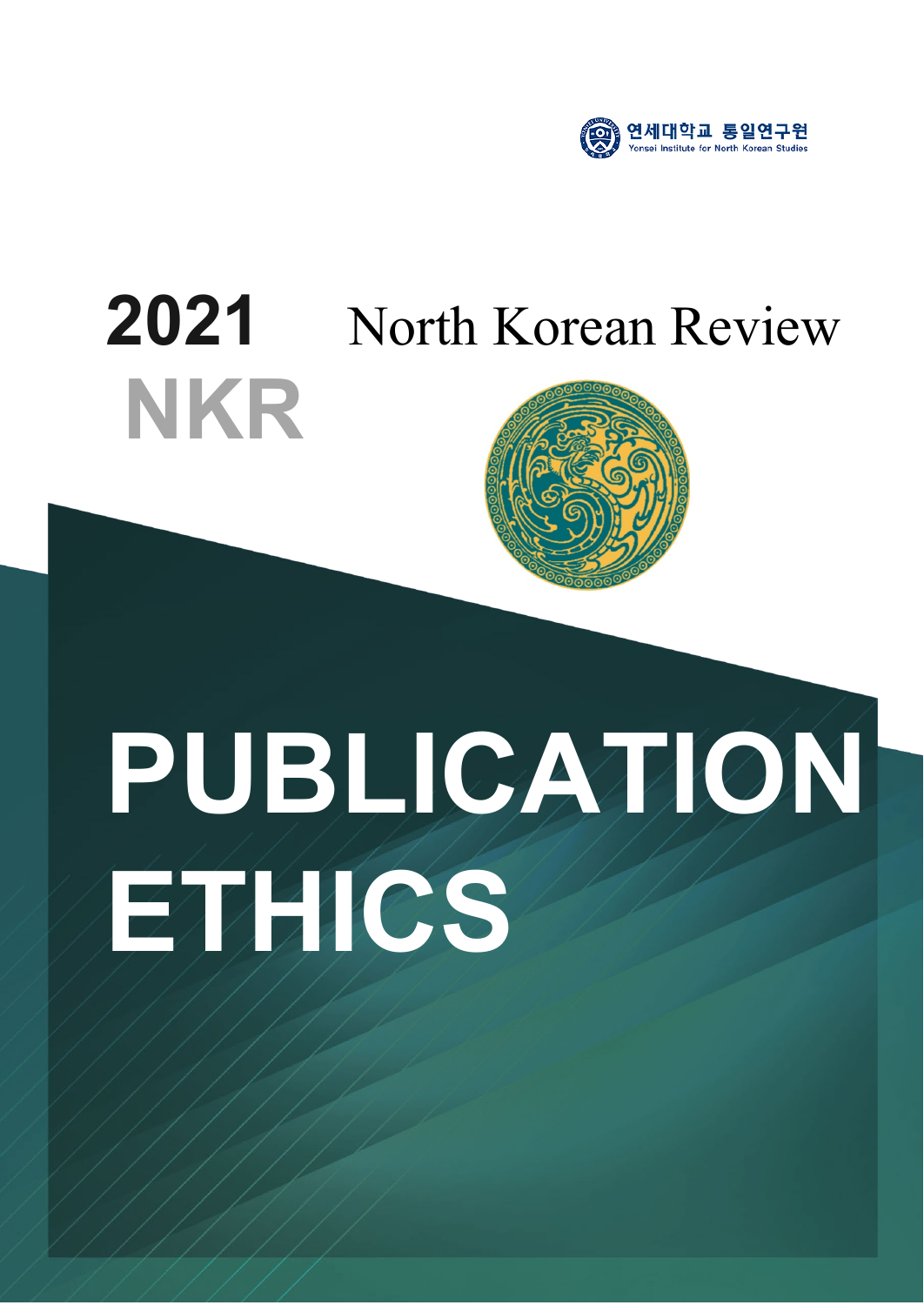### Contents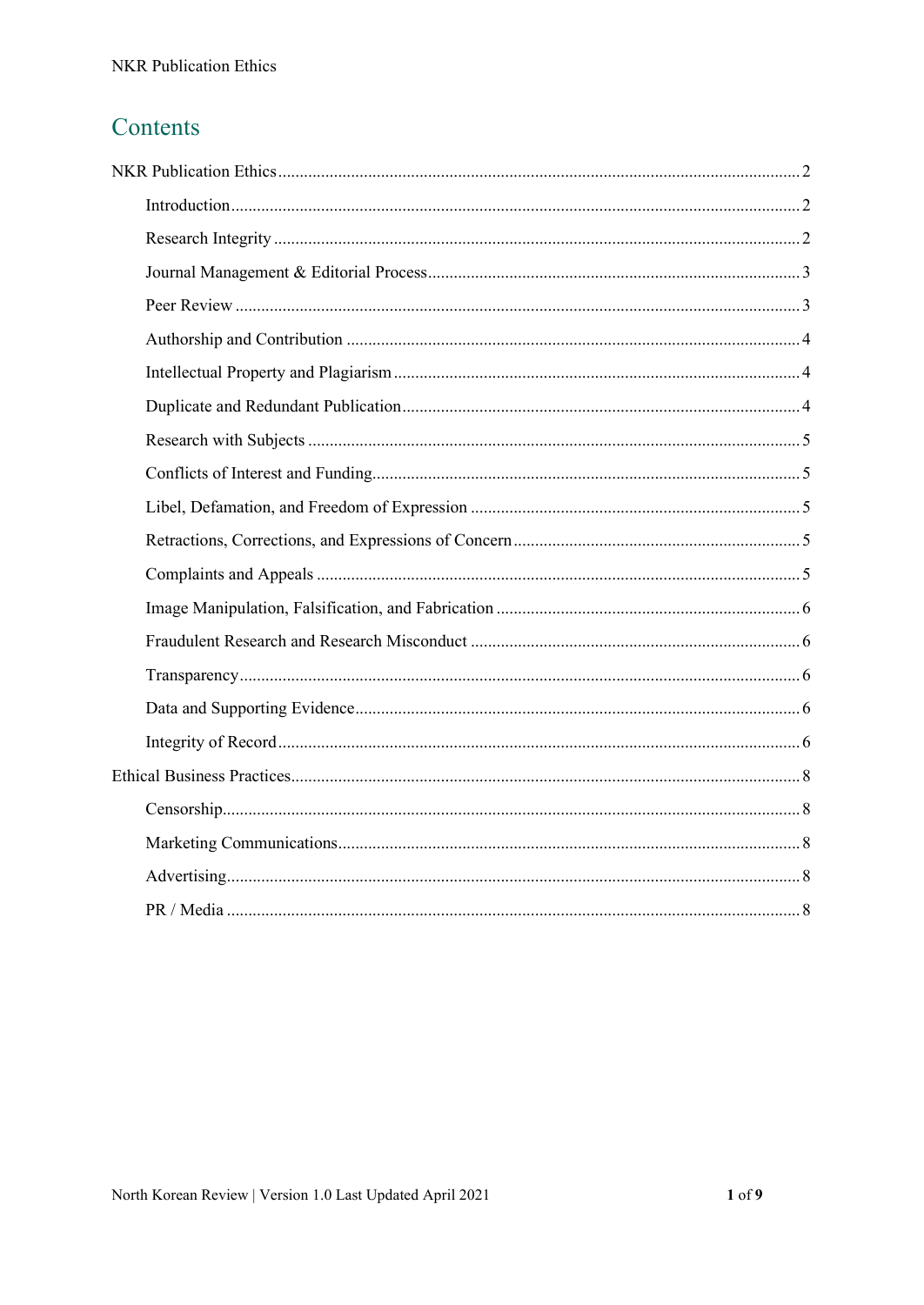# <span id="page-2-0"></span>**NKR Publication Ethics**

#### <span id="page-2-1"></span>**Introduction**

NKR, the *North Korean Review*, is committed to meeting high standards of ethical behavior at all stages of the publication process. These guidelines outline the publishing ethics responsibilities of the *North Korean Review*, authors, peer reviewers and editors.

#### **COPE**

NKR strives to conform to the Code of Conduct and Best Practice Guidelines for Journal Editors as laid out by the Committee on Publication Ethics. COPE is an organization that aims to foster publication ethics and research and publication misconduct and provides resources and advice to this end. In the interest of publication ethics best practice, NKR also keeps abreast of the recommendations industry associations such as the International Committee of Medical Journal Editors (ICJME) and the World Association of Medical Editors (WAME), leaders of best practice in the medical research field.

 $|C|O|P|E|$ 

#### **How to Register a Concern**

Those with concerns that the research published in NKR has not conformed to these principles should submit their concerns to NKR at [NKReview@yonsei.ac.kr](mailto:NKReview@yonsei.ac.kr) and the appropriate action will be taken in accordance with the regulations below.

#### <span id="page-2-2"></span>**Research Integrity**

To avoid confusion of the terms between the authors and the journal and to ensure consent for publishing, NKR requires the authors to sign publication agreement forms which can be found on the website.

NKR values:

- honesty from all parties involves in research submitted for publication consideration,
- adherence to the highest standards of research practice,
- transparency between those involved in publication and research,
- mutual consideration and respect for all those subject to research.

If an ethical problem is suspected, the authors will be required to supply relevant details through which the issue will be investigated. Should concerns arise regarding the ethics to the submitted article such as lack of participant consent or ethical violations, concerns will be forwarded to the author's employer or persons responsible for the research.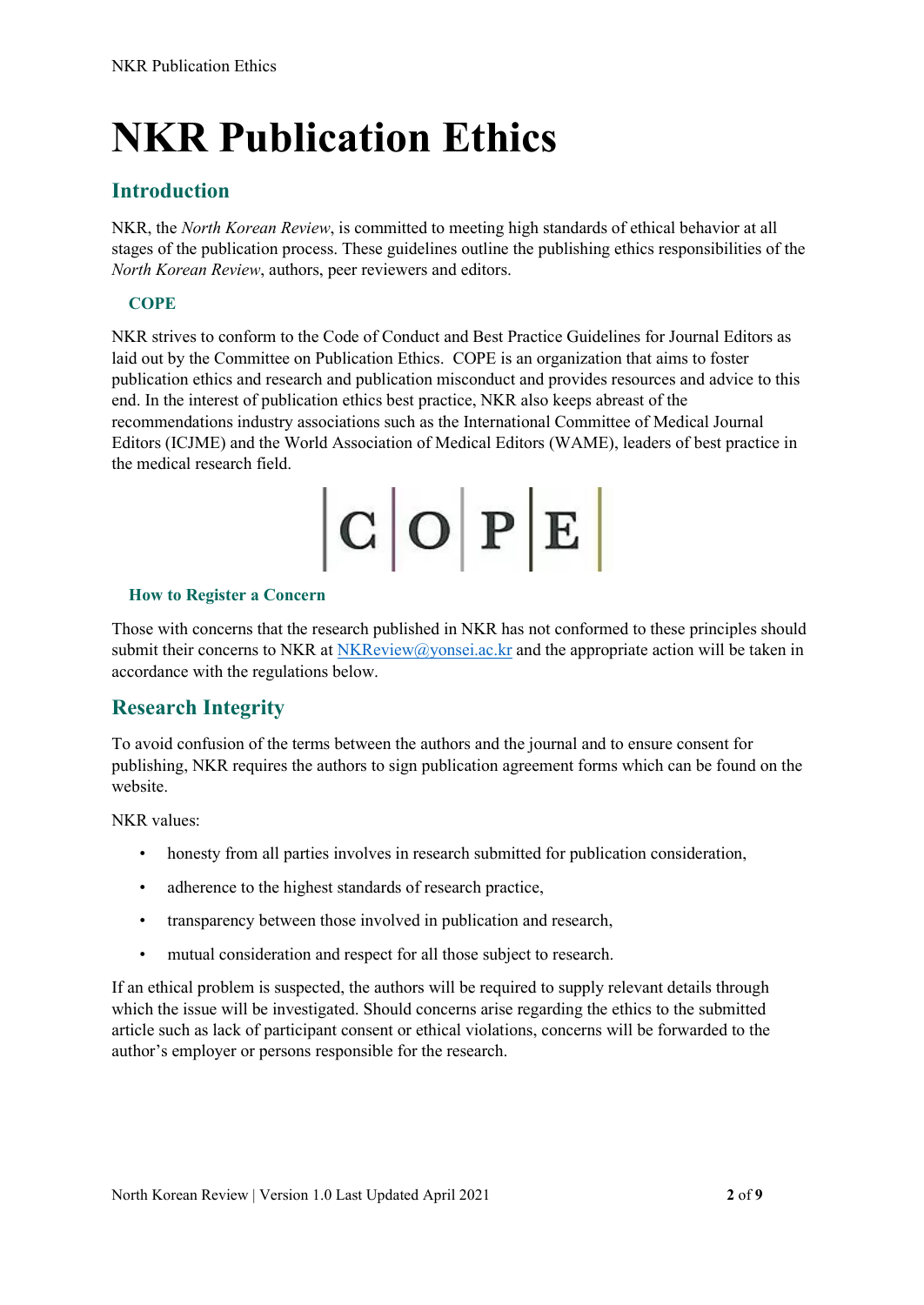#### <span id="page-3-0"></span>**Journal Management & Editorial Process**

Editorial independence is important to NKR, and we are committed to this principle not being compromised through any corporate, business, financial or political conflicts of interest where undue influence might foster fear and intimidation or impair impartial judgement. With this in mind, NKR does not use personal characteristics or identity to discriminate against authors, editors, or peer reviewers.

NKR is an academic journal published biannually by McFarland with editorial offices at the Yonsei Institute for North Korean Studies. The cost of publication is covered by NKR's sponsor, the Asia Research Fund. Revenue is also generated through its publications as annual rates are \$125 USD for institutions and \$40 USD for individuals. For an international institution or individual, an additional \$20 is incurred for postage. Some additional revenue is generated via agreements for content provision with JSTOR and Proquest who provide online indexing and access for NKR.

In order to manage the journal efficiently and to better contact the subscribers, NKR has an online website and maintains accounts on social media platforms such as Facebook, Twitter, LinkedIn, Instagram, and the like. The journal is available through online journal indexing services such as JSTOR and ProQuest which allow readers to access a digital extension of the printed version. Contact information or further information about the editorial and publication staff or the journal itself can be found on the NKR website.

Editorial board members are selected for three-year terms based on outstanding contributions to the field. Board members are expected to contribute to the journal in terms of research, peer review, and serve an advisory role for ensuring the continued development of the *North Korean Review* and North Korean Studies scholarship in general. The three-year term may be extended based on how involved and active a role the board member has taken in NKR.

#### <span id="page-3-1"></span>**Peer Review**

NKR acknowledges that the peer review plays an integral role in upholding a scholarly record and maintains that journals must provide transparent policies for peer review to be read by the subscribers and the readers.

All manuscripts are subjected to a double-blind peer review performed by at least 2 outside reviewers based on NKR' standards and careful consideration is given to:

- 1. Research Question and Methodology,
- 2. Originality and Academic Contribution,
- 3. Structure and Logic of the Argument,
- 4. Appropriateness of Related Sources and Materials, and
- 5. Completeness of the Manuscript.

NKR' review regulations divide the peer review decision into three categories; Publish, Revise, and Reject. Criteria for each of these categories is as seen below.

1. Publish: A manuscript that fulfills all of the five review standards as listed above. Such a manuscript that is found during the reading to be in need of only minor rewordings or revisions.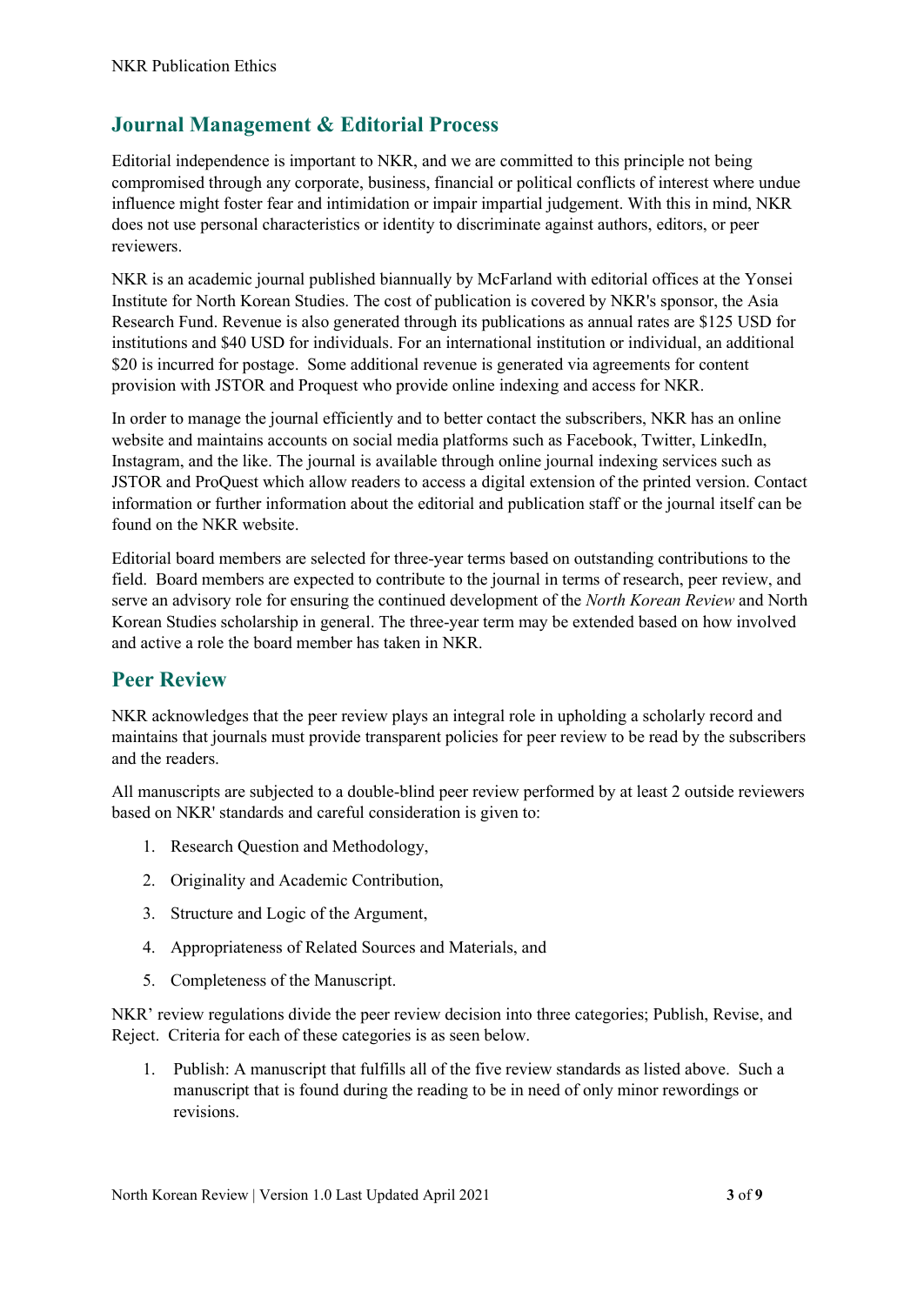- 2. Revise: A manuscript that fails to satisfy one of the five standards and requires partial or general revision. Should this manuscript, upon editing, address these shortcomings, then it shall be publishable.
- 3. Reject: A manuscript that fails to meet most of the journal's publication standards and the issues may not be addressed without a complete rewriting of the manuscript

Reviewers are expected to give their scholarly opinion on the manuscript by filling out the NKR peer review form that details the above guidelines. The review process typically takes between 6 weeks and 3 months.

All peer review practices will do their best to adhere to COPE's best practices for peer review as pertain to NKR double blind peer review.

#### <span id="page-4-0"></span>**Authorship and Contribution**

In order to give credit to all deserving authors and contributors, NKR follows the guidance from the International Committee of Medical Journal Editors (ICMJE) which states that: "Authorship credit should be based only on: (1) substantial contributions to conception and design, or acquisition of data, or analysis and interpretation of data; (2) drafting the article or revising it critically for important intellectual content; and (3) final approval of the version to be published. Conditions 1, 2, and 3 must all be met. Acquisition of funding, the collection of data, or general supervision of the research group, by themselves, do not justify authorship."

#### <span id="page-4-1"></span>**Intellectual Property and Plagiarism**

As noted in the publication agreement for NKR, if an author submits an article to the journal, the Author grants the Publisher, McFarland & Company, Inc., the right to publish the article in print and electronic edition of NKR, and to grant permission for subsidiary rights to the article. Further, NKR will show copyright for the entire issue in the Publisher's name for the protection of the Author and Publisher. Should the Author desire to do so, the Author will be responsible for registering the article's copyright with the Copyright Office.

NKR acknowledges that there are different types of plagiarism depending on the extent, content, and intention. If there are cases of major plagiarism where large parts of an article are copied without attributing the original author, it will be retracted. NKR expects that all articles submitted by authors are their own original research, have not been published elsewhere, and takes the position that, by submitting an article, the author has understood and abided by that policy.

#### <span id="page-4-2"></span>**Duplicate and Redundant Publication**

Duplicate or redundant publication, or 'self-plagiarism', occurs when a work, or substantial parts of a work, is published more than once by the author(s) of the work without appropriate cross-referencing or justification for the overlap. This can be in the same or a different language.

We do not support substantial overlap between publications, unless:

- it is felt that editorially this will strengthen the academic discourse; and
- we have clear approval from the original publication; and
- we include citation of the original source.

We expect our readers, reviewers, and editors to raise any suspicions of duplicate or redundant publication, by contacting the managing editor a[t NKReview@yonsei.ac.kr.](mailto:NKReview@yonsei.ac.kr)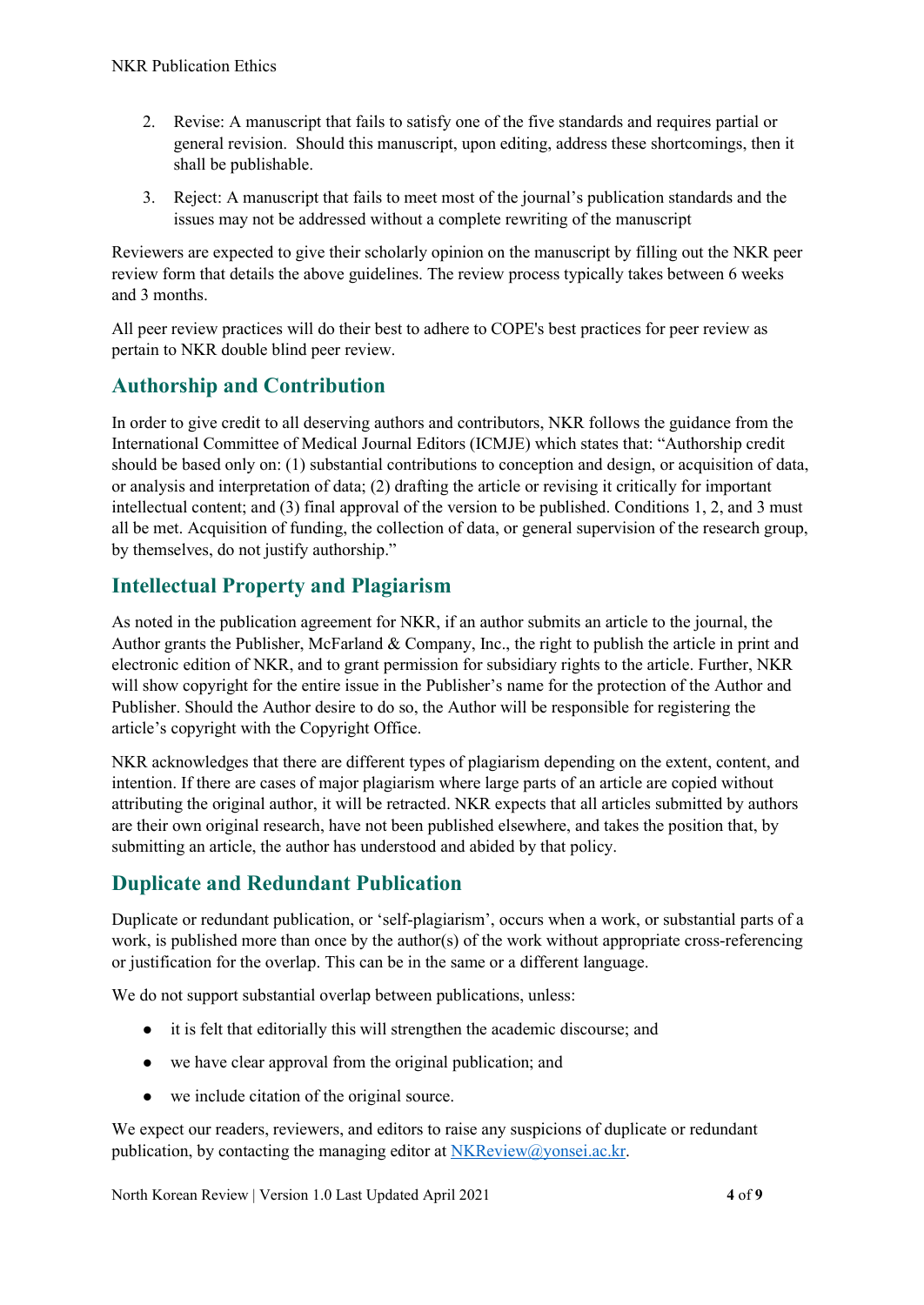When authors submit manuscripts to our journal, these manuscripts should not be under consideration, accepted for publication or in press within a different journal, book or similar entity. However, deposition of a preprint on the author's personal website, in an institutional repository, or in a preprint archive shall not be viewed as prior or duplicate publication.

#### <span id="page-5-0"></span>**Research with Subjects**

Approval for research involving humans or animals should be obtained from relevant ethics committee(s) and should conform to international ethical and legal standards for research. Authors are also expected to respect human participants' right to privacy, and to gain any necessary consent to publish before submitting to NKR.

#### <span id="page-5-1"></span>**Conflicts of Interest and Funding**

NKR acknowledges that a conflict of interest may arise during any process of the publication including research, peer review, and decision making. We identify with PLOS journals' interpreted conflict of interest which states, "A competing interest is anything that interferes with or could reasonably be perceived as interfering with, the full and objective presentation, peer review, editorial decision-making, or publication of research or non-research articles submitted to a journal. Competing interests can be financial or non- financial, professional, or personal. Competing interests can arise in relationship to an organization or another person."

If a conflict of interest arises among authors, reviewers, editors, journals, and publishers, it will be appropriately managed by the editor in chief and the managing editor. When an undisclosed conflict of interest is suspected, the editor in chief and managing editor will contact the authors and express their concern. The authors then will supply relevant details and if the conflict of interest is found so serious as to affect the data through fabrication or flaws, the editor will retract the article.

#### <span id="page-5-2"></span>**Libel, Defamation, and Freedom of Expression**

Freedom of expression is critical to us as an academic journal but publishing false statements that harm the reputation of individuals, groups, or organizations is not acceptable. The NKR editor, in conjunction with the editorial board, will address allegations of libel in any of our journal issues.

#### <span id="page-5-3"></span>**Retractions, Corrections, and Expressions of Concern**

Post-publication debates are available for the *North Korean Review* through letters to the editor. The phone number, fax address, and emails for the editors are available on the 'Contact Us' page on the online website. Retracting the publication will be considered if there is a clear manifestation of unreliable information due to misconduct, plagiarism, and unethical research. Retractions and corrections will be made whenever necessary on the publication both offline and online. The article in question will be clearly identified and be published as soon as possible to minimize the effects of unreliable information.

#### <span id="page-5-4"></span>**Complaints and Appeals**

All complaints against the journal, its staff, editorial board, or publisher will be forwarded to the editor in chief, the managing editor, and the editorial board. Once forwarded, all information regarding the complaint will be shared among them, and an investigation will be executed if the complaints are found to be valid. The investigation will follow COPE practice and any actions or sanctions deemed necessary with be reported to the registrant and the pertinent parties according to the findings and judgement of the journal. Those who have been found in violation of the ethics standards of NKR will have the right to appeal the decision and provide evidence to prove their innocence.

North Korean Review | Version 1.0 Last Updated April 2021 **5** of **9**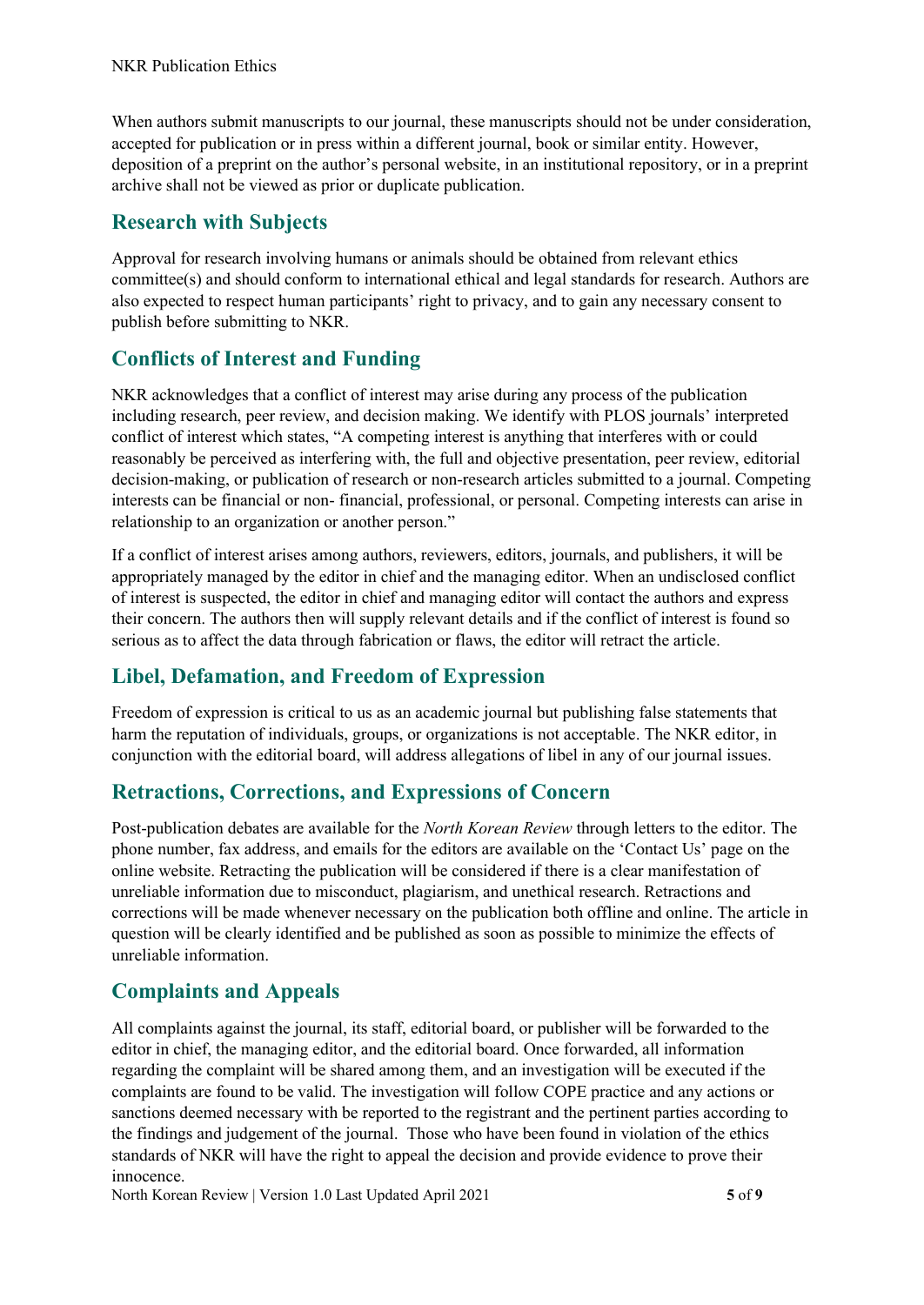#### <span id="page-6-0"></span>**Image Manipulation, Falsification, and Fabrication**

Research data collected or presented as images and modified can sometimes misrepresent the results obtained or their significance. NKR recognizes that there may be legitimate reasons for modifying images, but authors are expected to avoid modifying images where this leads to the falsification, fabrication, or misrepresentation of their results.

#### <span id="page-6-1"></span>**Fraudulent Research and Research Misconduct**

Misconduct may include plagiarism, duplication or redundant publication, conflict of interest, and other issues laid out in Cope's guidelines. NKR takes allegations of misconduct seriously during all processes of publication. Once an allegation is submitted by a whistleblower, the editor in chief and the managing editor will be alerted and all information regarding the case will be shared among them so that they can execute an investigation effectively in accordance with COPE Guidelines on Good Publication Practice if need be. Sharing of information will allow the editors to compare different versions of the work, collaborate in investigating the case, and compare the explanations by the author.

#### <span id="page-6-2"></span>**Transparency**

NKR adheres to COPE's Principles of Transparency and Best Practice in Scholarly Publishing and encourage authors and reviewers to understand and enact these same principles.

To improve transparency and reproducibility of research, NKR will make all data gathered and utilized during the publication of the article available in the journal. If self-led research is conducted and an article addressing it is published, all information of the research will be made available.

#### <span id="page-6-3"></span>**Data and Supporting Evidence**

Transparency and openness of data, code, and other associated research materials are important to NKR. We expect authors to maintain accurate records of their supporting evidence necessary so that others may understand, verify, and replicate new findings, and to supply or provide reasonable access to this supporting evidence. Where appropriate and where allowed by employer, funding body or others who might have an interest, we encourage authors to:

- deposit data in a suitable repository or storage location, for sharing and further use by others; and
- describe where the data may be found in a Data Availability Statement which authors should include in their publication.

NKR aims to provide authors with the ability to connect supporting data with their manuscripts, either on our own platform or through third party services.

#### <span id="page-6-4"></span>**Integrity of Record**

NKR maintains a record of the existence of everything we publish with information (metadata) describing each publication. If our content is deemed not to comply with the laws of a sovereign nation, we make every effort to ensure the metadata remain accessible within that jurisdiction. Where we are obliged to alter the publication record in any way, such as in the case of research misconduct leading to retraction of a publication, we preserve the academic record as far possible. See the Retractions, Corrections and Expressions of Concern herein for information about how we do this.

North Korean Review | Version 1.0 Last Updated April 2021 **6** of **9** These same principles are adhered to in our marketing, and NKR does not modify or manipulate the academic record's representation in our marketing activities.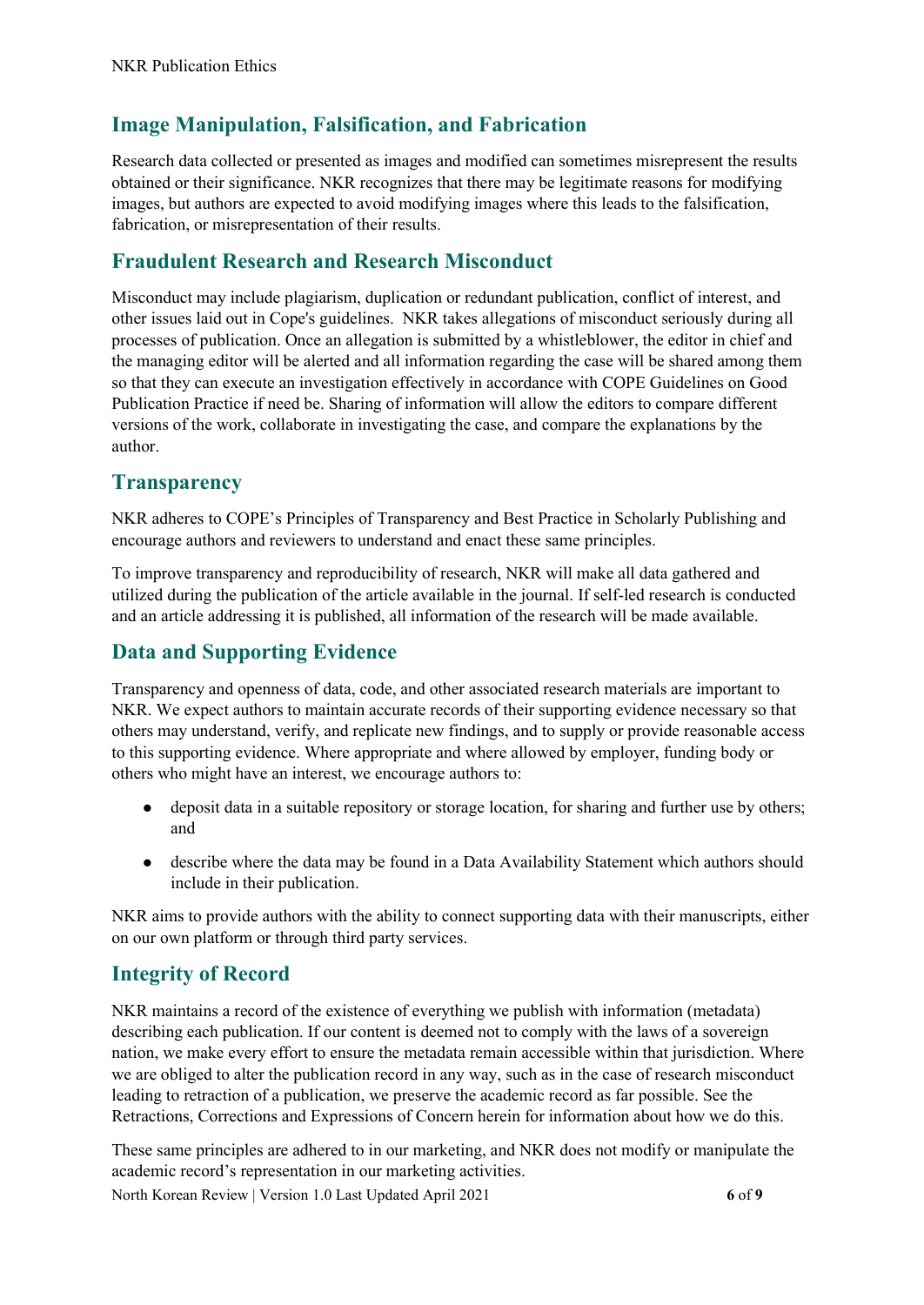When any product of our journal (article, issue, or journal) is subscribed to, we supply it only in its totality to the customer, who may not alter its content in any way that is inconsistent with the licensing terms under which it was published.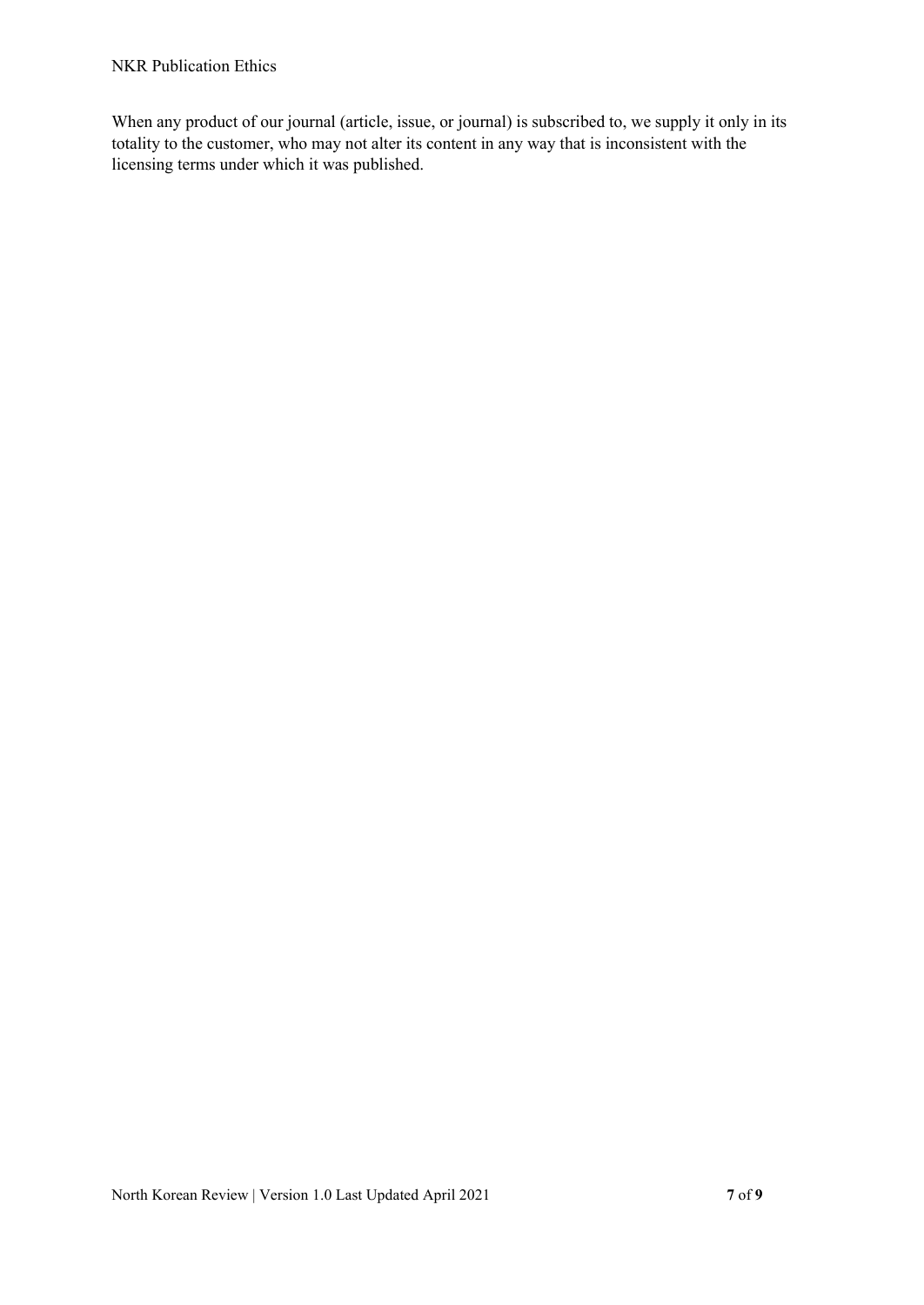# <span id="page-8-0"></span>**Ethical Business Practices**

## <span id="page-8-1"></span>**Censorship**

NKR will not condone nor engage in censorship. Our journal is subordinate to Yonsei University which, as a leading research and teaching institution in East Asia, is fully committed to freedom of speech and expression. Our objective is to disseminate research as widely as possible, and to serve the academia worldwide. NKR fully supports COPE's Statement on Censorship.

#### <span id="page-8-2"></span>**Marketing Communications**

NKR actively uses social media in the promotion of our journal. These are powerful tools for disseminating content and engaging new readers. These efforts are never intended to jeopardize the integrity of the content or of the academic record. All those engaged in the operation of our social media channels are expected to familiarize themselves with relevant social media policies and best practice in media use. Colleagues are also expected to apply these policies and this guidance when using external influencers during a social media campaign.

#### <span id="page-8-3"></span>**Advertising**

NKR occasionally advertises academic content related to our scope in a limited and appropriate manner. Where present, advertising must:

- be independent from editorial decisions on what we publish,
- be clearly distinct from content.

•

We reserve the right to reject or remove any advertising where we have concerns it contravenes these Research Publishing Ethics Guidelines or our Code of Ethics.

#### <span id="page-8-4"></span>**PR / Media**

Academic colleagues, who are involved in media or publicity, are recommended to familiarize themselves with and follow the International Public Relations Association's Code of Conduct and observe these standards for NKR related press releases or other media communications. We try to keep all parties informed when we solicit or encourage media activities concerning one of our authors, editors, or publishing partners.